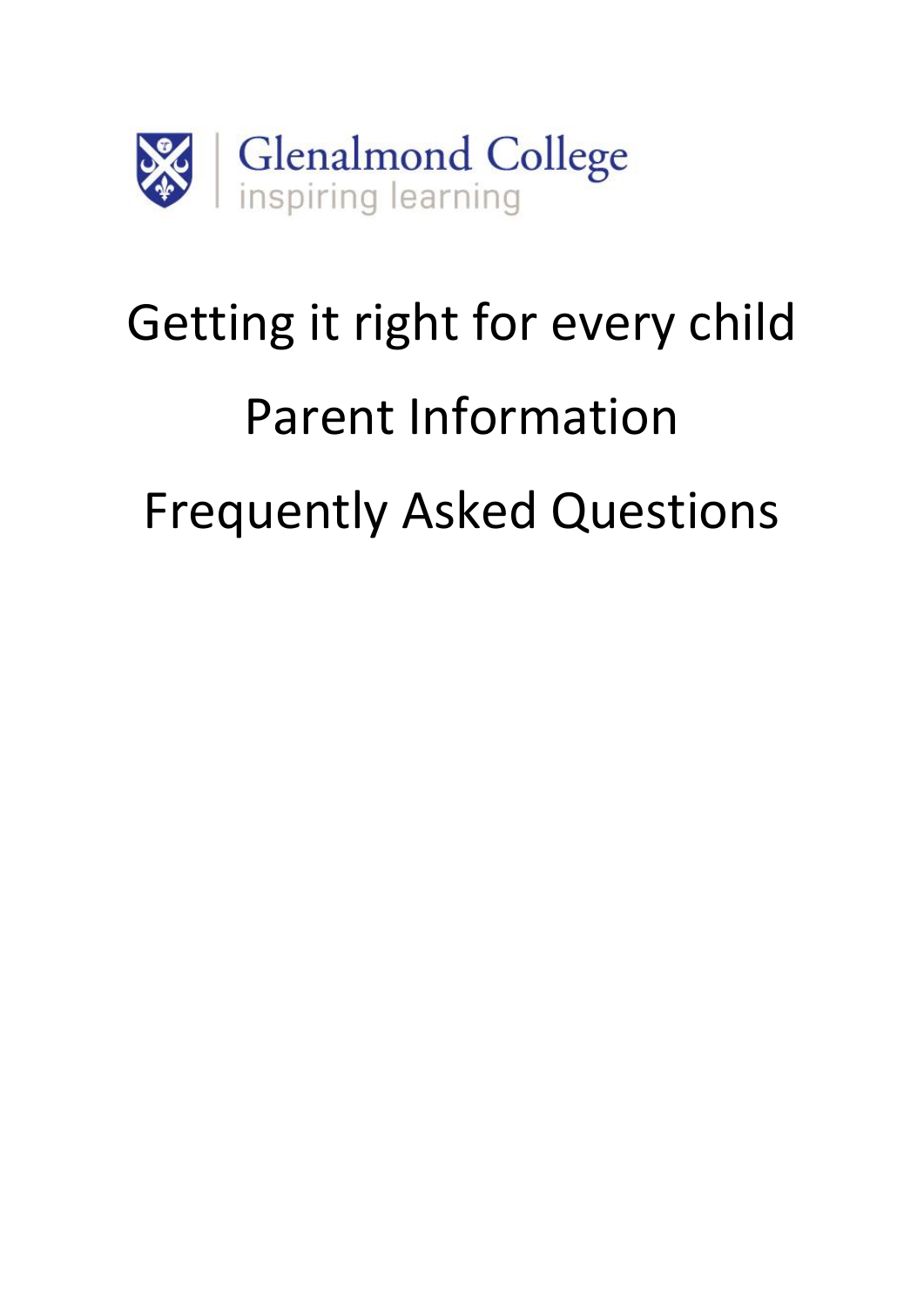#### **Getting it right for every child Frequently Asked Questions**

# **Questions**

| 1 <sub>1</sub> |                                                                                  |  |
|----------------|----------------------------------------------------------------------------------|--|
| 2.             | What is the relationship between wellbeing, welfare and child protection? 2      |  |
| 3.             |                                                                                  |  |
| 4.             |                                                                                  |  |
| 5.             |                                                                                  |  |
| 6.             |                                                                                  |  |
| 7.             |                                                                                  |  |
| 8.             | Who will be my child's Named Person and how do I contact them?  3                |  |
| 9.             | How will my home-educated child access their Named Person? 3                     |  |
|                | 10. How does this fit into the existing roles of health visitors and teachers? 4 |  |
|                | 11. How many children will a Named Person be responsible for?  4                 |  |
|                | 12. What happens if my child's Named Person is not able to help? 4               |  |
|                | 13. Will Named Persons be legally accountable for the advice they offer? 4       |  |
|                | 14. Will the Named Person service divert resources or put children and young     |  |
|                | 15. How can I be sure a Named Person does not pose a risk to my child?  5        |  |
|                |                                                                                  |  |
|                | 17. Will information about my child be routinely gathered and shared? 5          |  |
|                | 18. Can information be shared without my or my child's consent?  6               |  |
|                | 19. How will information be stored and who else will have access to it? 6        |  |
|                | 20. What access will I have to information held by a Named Person? 6             |  |
|                |                                                                                  |  |
|                | 22. Can support or services be offered to my child without informing me?  7      |  |
|                |                                                                                  |  |
|                |                                                                                  |  |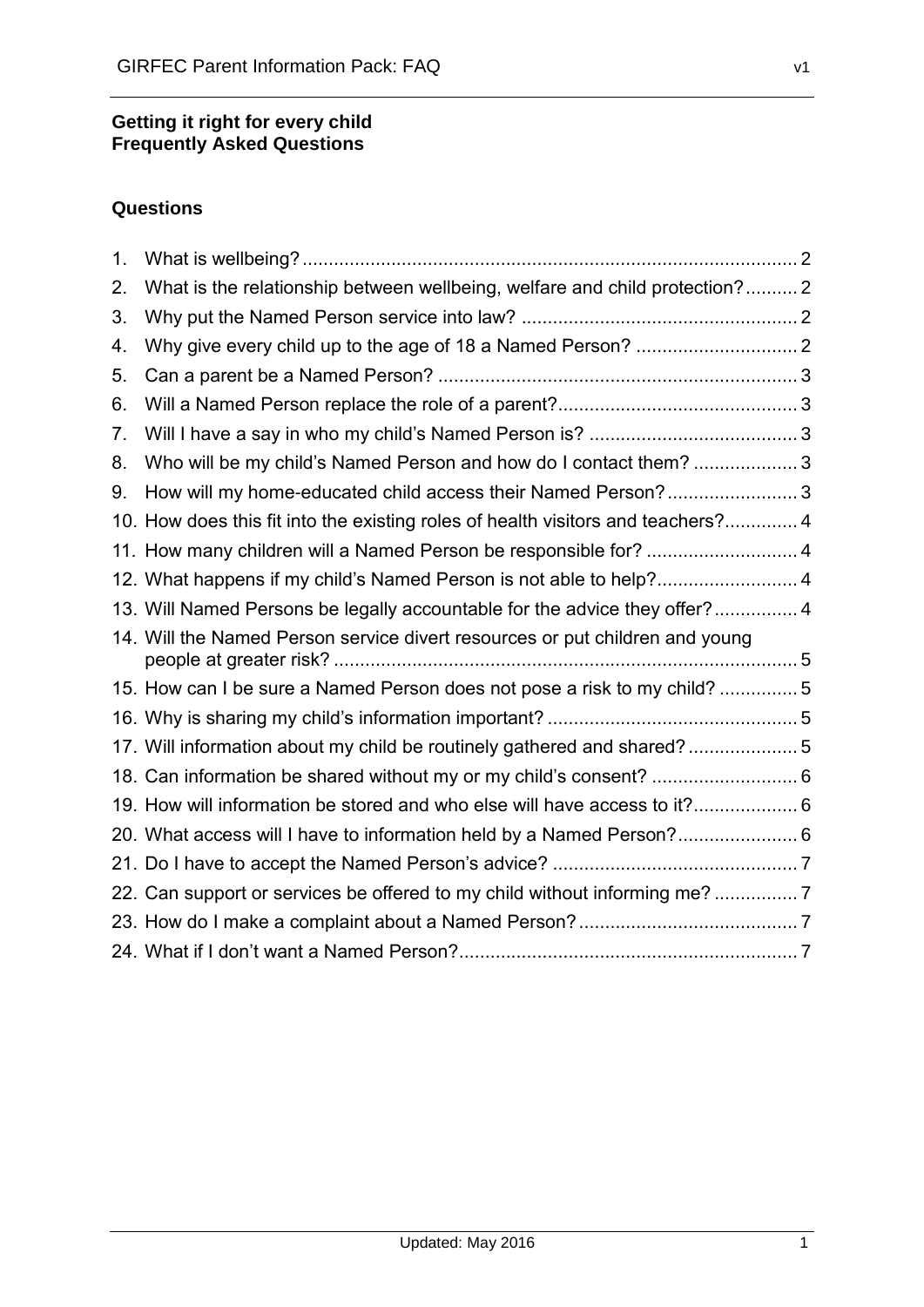# <span id="page-2-0"></span>**1. What is wellbeing?**

A child or young person's wellbeing is influenced by everything around them and the different experiences and needs they have at different times in their lives. Each child or young person is unique and there is no set level of wellbeing that children should achieve. Each child should be helped to reach their full potential as an individual.

Eight indicators are used to make it easier for everyone to be consistent in how they consider a child's wellbeing. These are how safe, healthy, active, nurtured, achieving, respected, responsible, and included the child or young person is. The eight wellbeing indicators connect and overlap.

#### <span id="page-2-1"></span>**2. What is the relationship between wellbeing, welfare and child protection?**

Child protection is a term associated with the need to take swift, and sometimes longer term, action to protect a child where they may be at risk of significant harm. In these circumstances, the National Child Protection Guidance and the law relating to child protection must be used to protect the child.

Wellbeing needs cover a broad range of issues that may include welfare and child protection needs. Welfare and child protection reflect a high level of wellbeing needs.

More information on child protection laws and guidance can be found here: [www.gov.scot/Topics/People/Young-People/protecting/child-protection](http://www.gov.scot/Topics/People/Young-People/protecting/child-protection)

#### <span id="page-2-2"></span>**3. Why put the Named Person service into law?**

Provision of a Named Person service is considered good practice by people working with children and families. However, this practice is not consistent across Scotland. We want to make sure children, young people and parents have confidence that if and when they wish to access help or support, it will be available, no matter where they live or what age the child is.

#### <span id="page-2-3"></span>**4. Why give every child up to the age of 18 a Named Person?**

The Named Person service is available to children up to 18, and beyond if still in school. It is available up to this age because the United Nation Convention on the Rights of the Child (UNCRC) considers those under 18 to be children.

Most children get all the help and support they need from their parents, wider family, community, and from universal services like the local health team and school. However, we cannot predict which children or families may want additional help or support or when they will seek it. Families have told us that when they go looking for help it is often unclear who to turn to for the right support.

The Named Person is an identified professional who will be available for families if they wish information, advice or support, either providing this themselves or helping them access other appropriate services or support in a timely way.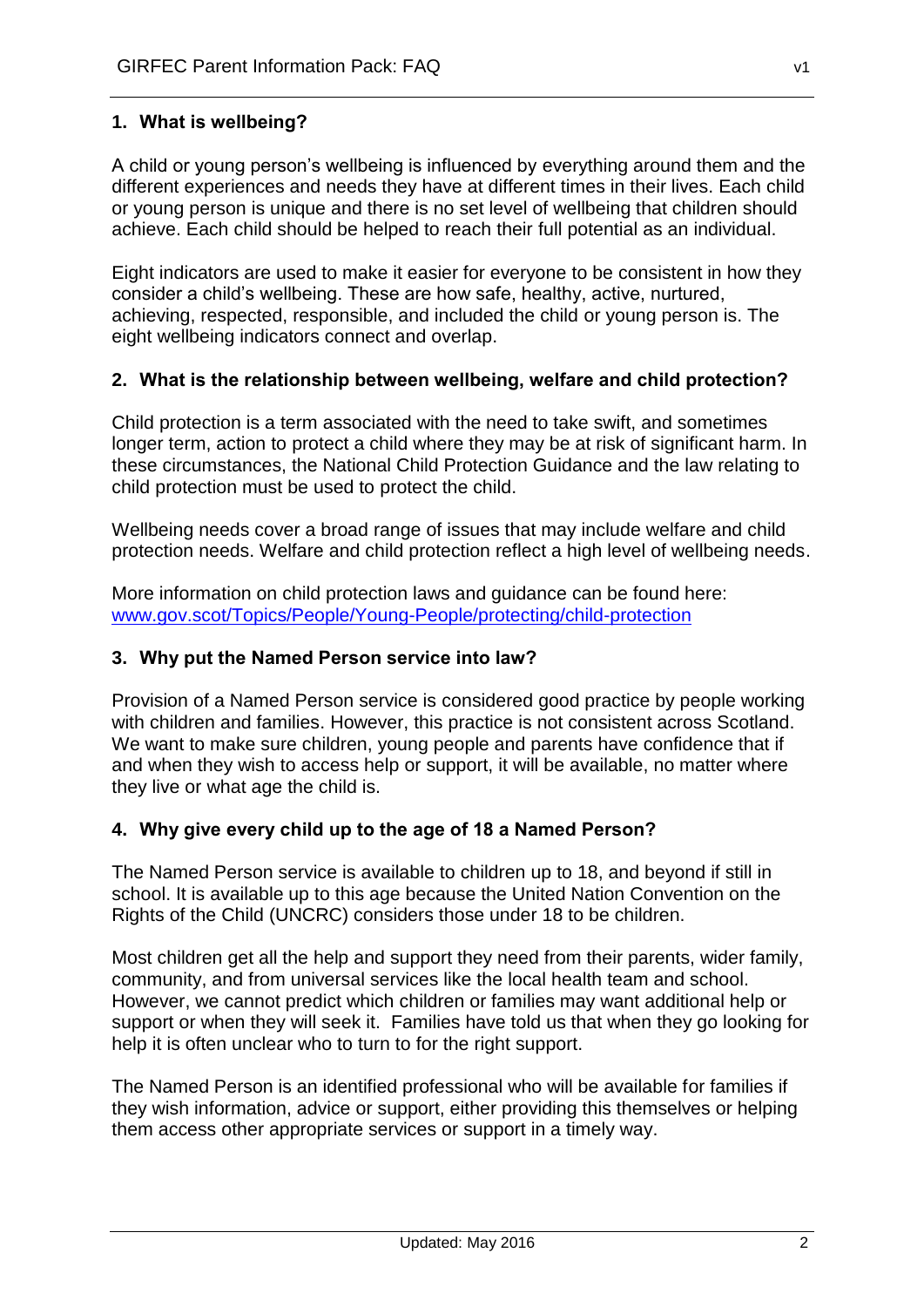# <span id="page-3-0"></span>**5. Can a parent be a Named Person?**

As well as promoting and safeguarding the wellbeing of the child and young person, the Named Person service is part of the support network made available for parent(s), and therefore it would not be appropriate for a parent to be a Named Person.

Parents have rights and responsibilities to raise their children and provide for their wellbeing needs. A Named Person is available to support and respond to requests for help from a child, young person or parent, and those who work with them where they have concerns for a child's wellbeing.

#### <span id="page-3-1"></span>**6. Will a Named Person replace the role of a parent?**

No. A Named Person does not replace or change the role of a parent or carer, or undermine families. They have a responsibility to promote, support and safeguard children and young people's wellbeing. This includes responding to requests for help from a child, young person or parent, and those who work with them, where they have concerns.

#### <span id="page-3-2"></span>**7. Will I have a say in who my child's Named Person is?**

Local authorities, health boards and other organisations responsible for providing the Named Person service have processes in place to identify who will have Named Person responsibilities as part of their role e.g. health visitors and promoted teachers. They also have existing procedures to support discussion with families when they are unhappy with the professional identified.

#### <span id="page-3-3"></span>**8. Who will be my child's Named Person and how do I contact them?**

If your child is a pre-school child, their Named Person is most likely to be your health visitor. Once they attend school, the Named Person will be a promoted member of staff in the school, such as the head teacher, depute head or a guidance teacher. Some groups of children – such as children who are home educated, and those who leave school before their 18th birthday – will have different arrangements in place.

Organisations providing the Named Person service, e.g. your local health board or local authority, will tell you who your child's Named Person is and how you can contact them.

#### <span id="page-3-4"></span>**9. How will my home-educated child access their Named Person?**

Once a child reaches school age, local authorities have a responsibility to make a Named Person available to children who are educated at home. Parents and children will be informed by their local authority of who their Named Person is and how to contact them. These arrangements do not affect parents' existing rights to home educate their children.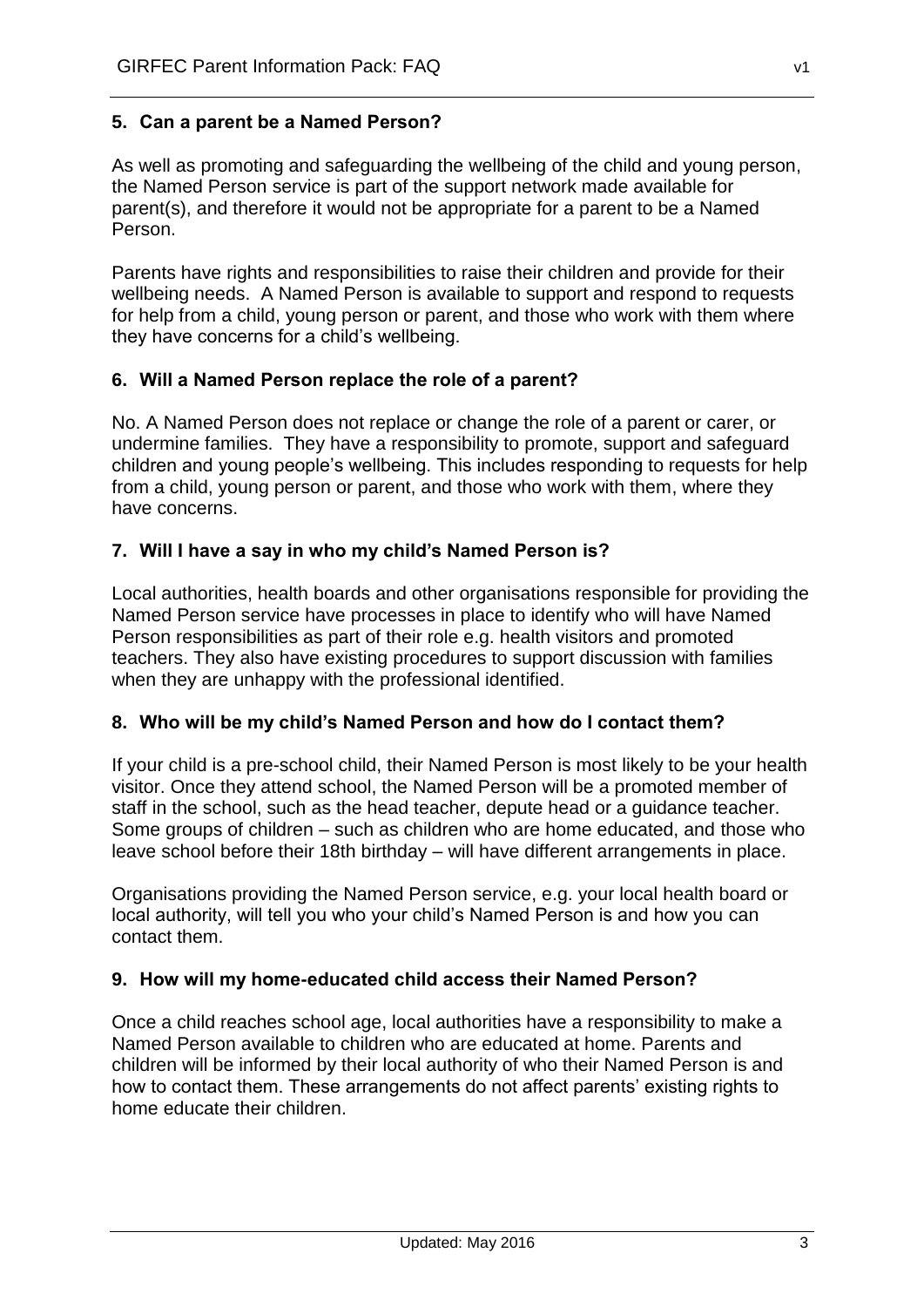# <span id="page-4-0"></span>**10.How does this fit into the existing roles of health visitors and teachers?**

The activities that the Named Person will carry out are integral to the role of the staff delivering the duties. Health visitors, promoted teachers, and others who will be Named Persons already have responsibilities for providing advice and support to children, young people, and families. The new legislation makes good practice the standard and formalises this part of their role.

The Named Person service provider, e.g. the local authority or health board is responsible for the individual identified as a Named Person and must ensure that they are supported and have the capacity to meet their responsibilities.

#### <span id="page-4-1"></span>**11.How many children will a Named Person be responsible for?**

There is no set number of children or young people that a Named Person will support. The Named Person responsibilities are integrated into the existing role of professionals who currently support children, young people and families. Normally a health visitor or promoted teacher.

The number of children and young people they support varies currently, depending on local circumstances. A degree of local variation will continue.

#### <span id="page-4-2"></span>**12.What happens if my child's Named Person is not able to help?**

A Named Person will not replace or take on the role of other specialist professionals. If they can't offer direct help they will try to put you or your child in touch with a person who can.

Their responsibility is to act as a point of contact so that children, young people or parents always have someone they can approach if they think they need help or advice relating to a child's or young person's wellbeing.

The Named Person, normally a health visitor or promoted teacher, can advise and provide information or support to the child, young person or parent directly. They can also help the child, young person or parent to access support from other services if they need it.

#### <span id="page-4-3"></span>**13.Will Named Persons be legally accountable for the advice they offer?**

Individuals undertaking Named Person responsibilities have no additional personal legal responsibilities but they are accountable under their professional codes of practice and to the protocols and procedures set out by their employers.

Named Person service providers – local authorities, health boards, independent or grant-aided schools, secure accommodation units and the Scottish Prison Service are legally accountable for the Named Person service they provide.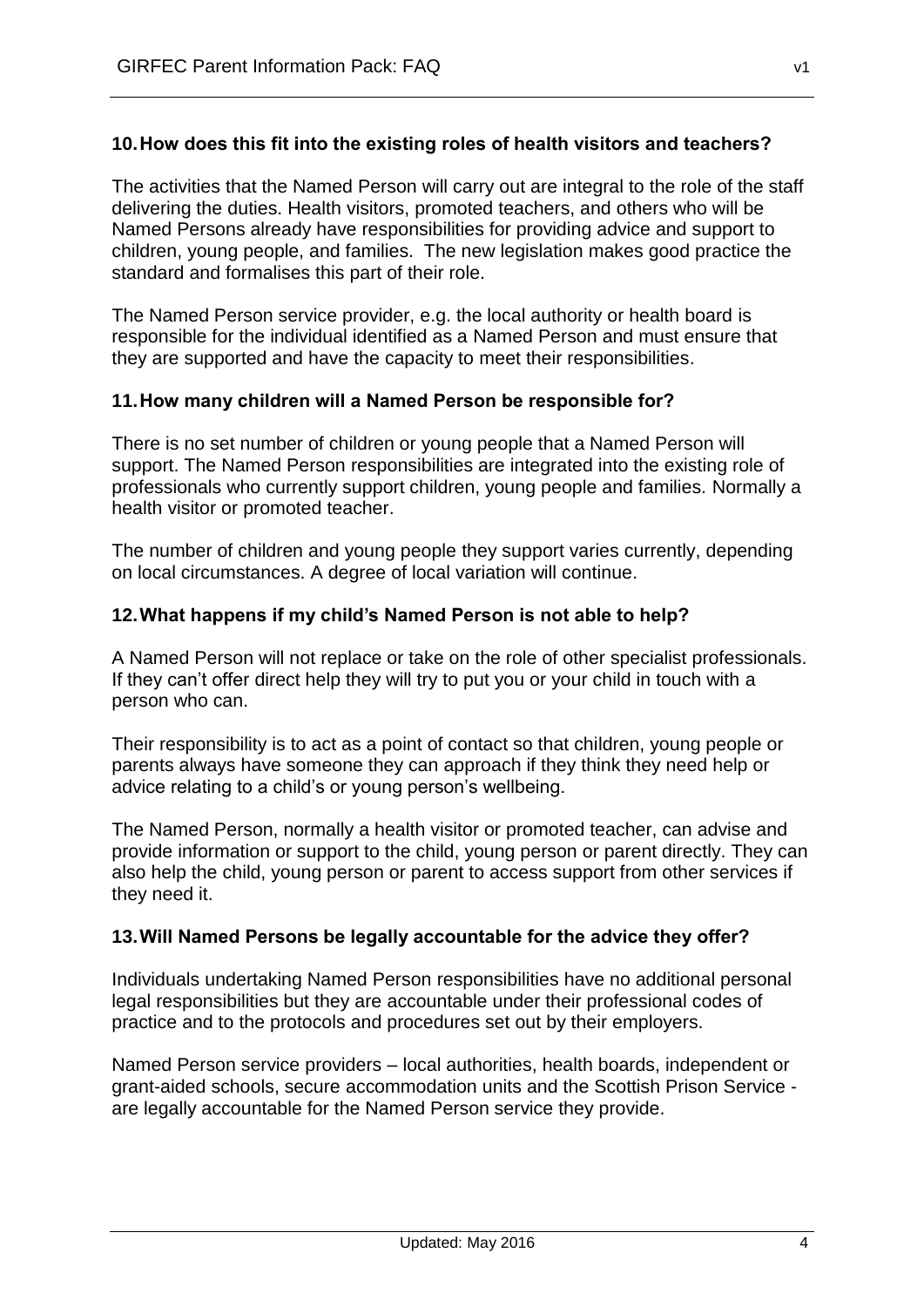#### <span id="page-5-0"></span>**14.Will the Named Person service divert resources or put children and young people at greater risk?**

Vulnerable children, young people and families will continue to receive targeted support from specialist services such as social work. The Named Person service does not change child protection procedures. The police and/or social work will continue to be contacted and to respond if a child is believed to be at risk of significant harm.

The Named Person service is delivered by universal services like the local health team and schools, which aim to provide support early and in some cases avoid bigger problems developing. This approach means that many targeted services, like social work, will have more time and resources to deal with more challenging issues. Therefore, the provision of a Named Person service can free up resources rather than divert them.

# <span id="page-5-1"></span>**15.How can I be sure a Named Person does not pose a risk to my child?**

People with Named Person responsibilities will be professionals already working with children and families, with the appropriate training, qualifications and experience. This includes being trained and monitored in handling confidential information, governed by professional standards, and subject to criminal checks through the Protecting Vulnerable Groups scheme (PVG Scheme).

All individuals registered with the PVG Scheme are subject to ongoing monitoring (continuous updating). This means that their vetting information is kept up-to-date and if there is new information about them it will be assessed to determine if they are unsuitable to do regulated work with children and/or protected adults.

More information on the PVG scheme can be found here: [www.disclosurescotland.co.uk](http://www.disclosurescotland.co.uk/)

#### <span id="page-5-2"></span>**16.Why is sharing my child's information important?**

Effective communication, including sharing relevant and proportionate information<sup>1</sup>, where appropriate, is essential to providing well established public service support for children, young people and families e.g. by education and health services and is current routine practice under the Data Protection Act 1998. This helps to ensure that children, young people and families are not repeatedly asked for the same information and that services can provide the support expected from them at the earliest opportunity.

#### <span id="page-5-3"></span>**17.Will information about my child be routinely gathered and shared?**

No. The Children and Young People (Scotland) Act 2014 does not introduce national systematic testing or questioning of children and young people to determine their wellbeing, or allow Named Persons to directly access personal information held by other services.

1

 $1$  Proportionate in this instance is defined as 'only that which is necessary'.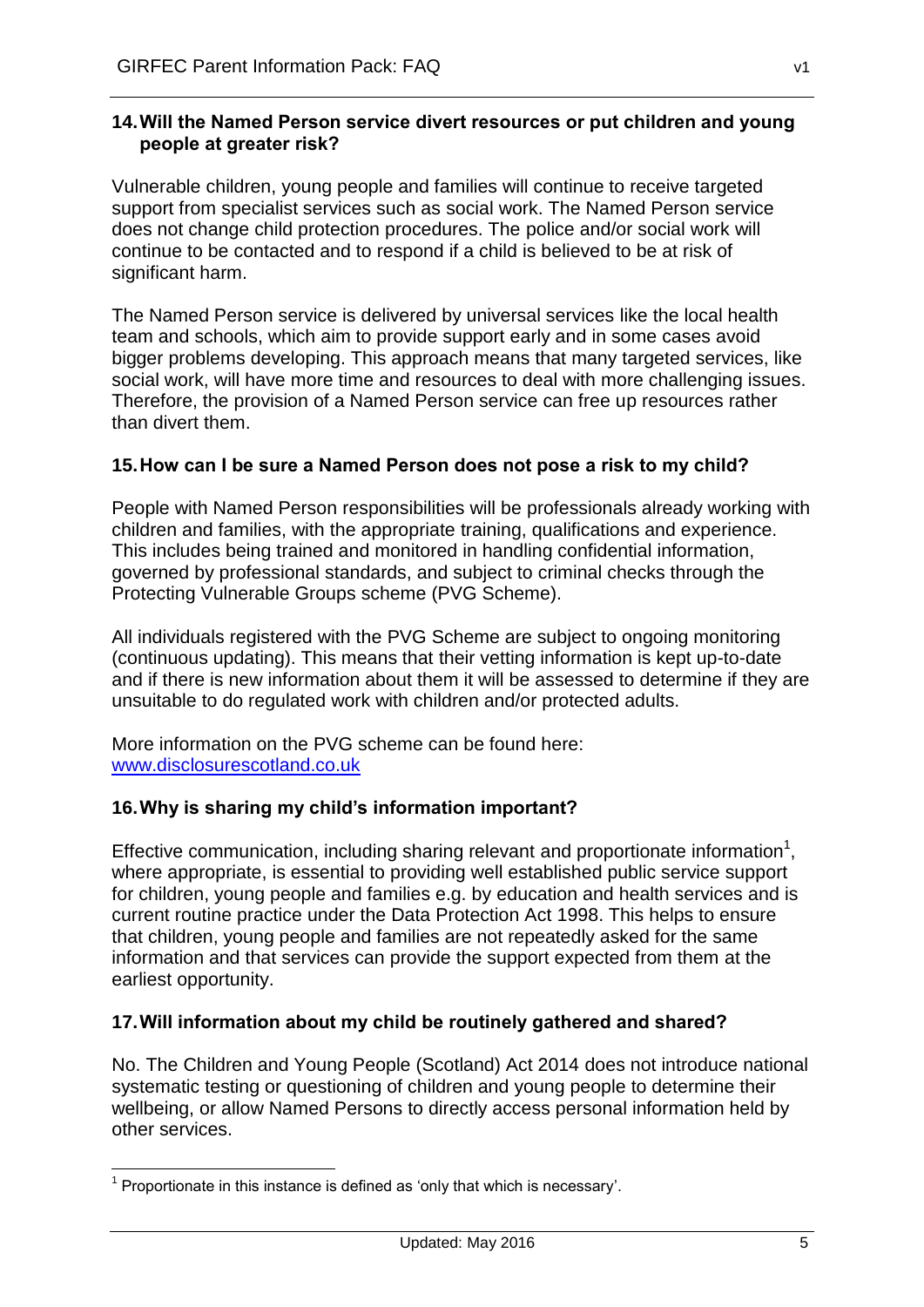Under the Act, organisations or professionals like GPs or early years workers, are required to share relevant and proportionate information with a Named Person if they are concerned about a child's or young person's wellbeing. They must have reason to believe that sharing the information will benefit the child and seek their views in making this decision, unless it would be detrimental to the child or young person's wellbeing.

#### <span id="page-6-0"></span>**18.Can information be shared without my or my child's consent?**

Current data protection and privacy laws can permit information to be shared when it is necessary to prevent or address a risk to wellbeing. This can include sharing information without consent. These laws apply to how all information is managed and processed by public services and those who provide services on their behalf. This helps to ensure that children and young people are protected and kept safe from harm and get the right help at the right time.

In line with these laws, the Children and Young People (Scotland) Act 2014 obliges professionals who have existing duties of confidentiality to share relevant and proportionate information with a Named Person where they believe it is necessary to support a child or young person's wellbeing.

#### <span id="page-6-1"></span>**19.How will information be stored and who else will have access to it?**

Public services must handle, store, process and share personal and sensitive information in line with existing laws and guidance in relation to data protection, human rights and children's rights.

Organisations providing the Named Person service, e.g. local authorities and health boards, already routinely handle confidential information. Existing legal requirements apply to all information being handled, stored, processed and shared by and with the Named Person service and under the Children and Young People (Scotland) Act 2014. Under the Data Protection Act (1998), any information being shared must be shared legally for a specific purpose. The new law does not change this. Current protections in relation to your information do not change.

#### <span id="page-6-2"></span>**20.What access will I have to information held by a Named Person?**

It is routine practice for public services to provide you with access to records containing information in relation to you. Parents are also entitled to access information about their child by making a Subject Access Request if the child is unable to act on their own behalf or has given their consent. The Children and Young People (Scotland) Act 2014 and the introduction of a Named Person service do not change this.

The Data Protection Act 1998 provides people with the right to access personal information held by organisations. However, there will be occasions when this is not possible as it may place the child or another at risk or compromise an on-going police investigation.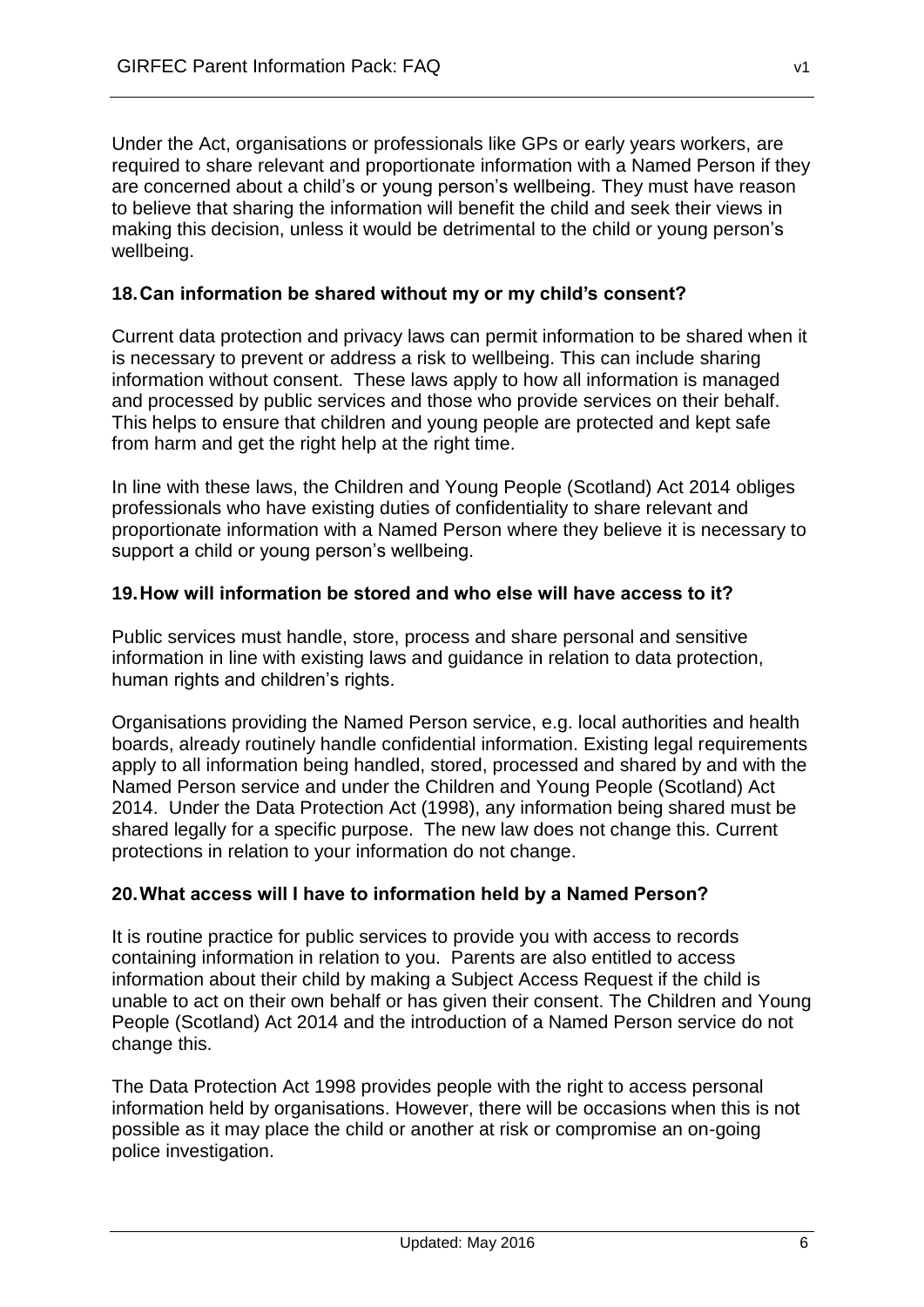Find out more on accessing your information here: ico.org.uk/for-the-public/personal-information

# <span id="page-7-0"></span>**21.Do I have to accept the Named Person's advice?**

It is your choice whether to accept any offer of advice or support from a Named Person. The Named Person is there to work in partnership with children, young people and their parent(s) to advise, and where necessary, help get the support they need. Named Persons do not have any power under the Children and Young People (Scotland) Act 2014 to impose any support or intervention on a child, young person or parent. Only the Courts and the Children's Hearings system have powers to impose compulsory measures of intervention.

#### <span id="page-7-1"></span>**22.Can support or services be offered to my child without informing me?**

There is existing law and guidance in relation to children and young people's capacity to make decisions on what information is shared with whom, and enabling them to independently access and consent to support and services. This includes the Data Protection Act (1998) and the Age of Legal Capacity (Scotland) Act 1991. Children can, therefore, already access support and services independently of their parents. The Named Person service does not change this law or guidance.

#### <span id="page-7-2"></span>**23.How do I make a complaint about a Named Person?**

Named Person service providers and organisations responsible for a Child's Plan must inform children, young people and their parents how they can make a complaint. This information must include what children, young people and parents can do if they are not satisfied with the initial outcome of the consideration of the complaint.

For more information on the Child's Plan, including information on the Lead Professional, and how to request printed or to download digital versions of the information leaflets, visit: [www.gov.scot/girfec](http://www.gov.scot/girfec)

#### <span id="page-7-3"></span>**24.What if I don't want a Named Person?**

Most children and young people get all the help and support they need from their parents and wider family, but some may need a bit of extra support. Local authorities, health boards and other organisations are required to provide a Named Person service from 31 August 2016 to make sure such support is available to all children and young people – and parents – if and when they need it.

The Named Person has no power to force you to take up any offer of advice or support. Some children, young people and parents may not want to use the Named Person service but it will be available by law for all children and young people.

There will be clear duties on these organisations to make sure that any worries about wellbeing needs can be considered, taking account of the views of children and young people and their parents in accordance with the law and statutory guidance.